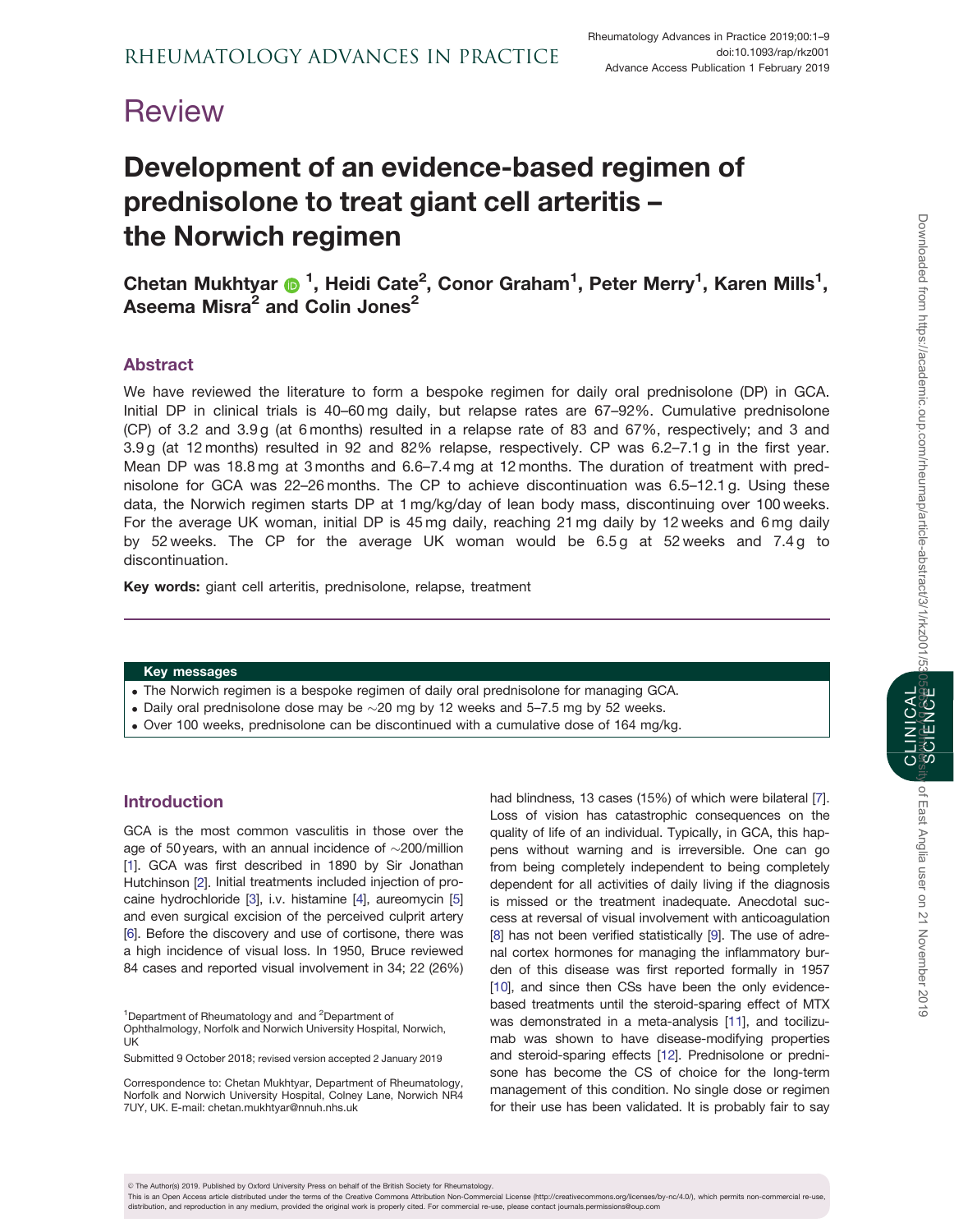<span id="page-1-0"></span>that there are numerous different regimens in use, with little scientific basis. We have formulated a regimen that has become the standard for the management of GCA across all hospital departments in the Norfolk and Norwich University Hospital. In this review, we discuss the evidence examined to form the regimen.

## The role of i.v. methylprednisolone

Intravenous methylprednisolone (MP) has been used since the 1990s at presentation, in an effort to preserve vision [\[13\]](#page-7-0). Reports of improvement after i.v. MP, from loss of light perception to baseline visual acuity, were extremely encouraging [\[14](#page-7-0)]. However, there were contrary reports about this strategy on the basis of anecdotal worsening of vision despite the use of i.v. MP [\[15\]](#page-7-0). Foroozan et al. [\[16\]](#page-7-0) treated 32 consecutive biopsy-proven GCA patients with anterior ischaemic optic neuropathy or central retinal artery arterial occlusion with 1 g i.v. MP for 3 days. There was some recovery in 13% of eyes, but all were left with significant constriction of the visual field [\[16](#page-7-0)]. Likewise, Danesh-Meyer et al. [\[17](#page-7-0)] treated 34 consecutive patients and reported continuing deterioration in 27% of eyes in spite of the high dose of i.v. MP. They found that irrespective of high-dose CSs, there remained a risk of visual deterioration in the first 6 days [[17\]](#page-7-0). The only randomized controlled trial of i.v. MP vs placebo excluded patients with visual involvement, and none of the patients in the trial developed new vascular complications [[18\]](#page-7-0). In our centre, we do not regularly give i.v. MP to patients with visual involvement but would consider it on a case-bycase basis. Considering the small risk of high-impact complications, such as gastric erosions, sepsis, other infections, anaphylaxis and cardiac arrest, reported after i.v. MP [\[19–21\]](#page-7-0), this is a decision that requires careful consideration in all individuals. Current EULAR recommendations state that pulsed i.v. MP may be of benefit to some patients who present early after the onset of visual symptoms [\[22](#page-7-0)]. The current British recommendations state that pulsed i.v. MP should be considered in evolving visual loss or amaurosis fugax [\[23](#page-7-0)]. Practically, we administer i.v. MP for patients who present with central or branch retinal artery occlusion or anterior ischaemic optic neuropathy. Patients with diabetes mellitus, a history of avascular necrosis, acid-peptic disease, previous history of pancreatitis, psychiatric disorders, epilepsy, recent myocardial infarction (in the previous 12 months), congestive heart failure or a past history of thromboembolism are considered to have relative contraindications to i.v. MP.

# The starting dose of prednisolone

There is no agreement on the starting dose of oral prednisolone, only that high-dose CSs must be commenced as soon as the suspicion of GCA is raised [[22\]](#page-7-0). The often-quoted starting dose of oral prednisolone is 60 mg daily. This anachronism is based on the first clinical trial published in 1957, in which the starting dose of cortisone was 300 mg daily [\[10](#page-6-0)], which is equivalent to prednisolone

60 mg daily. Clinical trials have used several different doses in different ways. The starting dose has varied from prednisolone 20 mg daily [\[24](#page-7-0), [25\]](#page-7-0) to 60 mg daily [\[12,](#page-7-0) [26–31](#page-7-0)]. Some studies have reported using a weightbased starting dose of 0.7 mg/kg/day [[32,](#page-7-0) [33](#page-7-0)]. The current European recommendations suggest 1 mg/kg/day to a maximum of 60 mg daily [\[22\]](#page-7-0). Universally, every author has commented that their patients entered remission as defined by amelioration of clinical signs and normalization of inflammatory markers. Myles et al. [[24\]](#page-7-0) commented that prednisolone 20 mg daily was sufficient to avoid visual complications. Proven et al. [\[31](#page-7-0)] published their experience from the Mayo Clinic, and although the median starting dose was 60 mg daily, the lower end of the range was 10 mg daily. It could be inferred that the practice of giving higher doses of prednisolone is either a historical aberration or it has value in preventing future relapses. Evidence for the latter is discussed later.

In an ideal world, we would want to provide a tailored CS regimen to individuals to fine-tune the risk of relapse vs the risk of adverse effects of prednisolone. We could consider various factors that might alter this risk–benefit ratio: cranial vs extra-cranial disease, sex, body size, co-morbidities, inflammatory markers etc. However, as it happens, even when we are left to our own devices and treat our patients depending on the changing clinical scenario, we do not treat cranial and extra-cranial disease any differently [\[34\]](#page-7-0). De Boysson et al. [[34](#page-7-0)] performed a retrospective review of 80 patients (40 with cranial GCA and 40 with further involvement of extracranial large arteries). There was no difference between the two groups in the initial median dose of prednisone or overall duration of prednisolone therapy [\[34\]](#page-7-0).

The pharmacokinetics of prednisolone is complicated in humans. After single high doses, the pharmacokinetics is predictable, with plasma protein-bound drug showing dose-dependent clearance and volume of distribution. But after repeated high doses, the drug is increasingly unbound and the pharmacokinetics not linear. Rohatagi et al. [\[35\]](#page-7-0) concluded, in a study comparing prednisolone and MP, that it was difficult to determine a dose needed to obtain a desired concentration of prednisolone in comparison with MP. However, the more predictable pharmacokinetics of MP would suggest that clearance is  $\sim$  40% less in obese subjects, needing a lower dose. Therefore, Dunn et al. [\[36\]](#page-7-0) advise that MP should be administered on the basis of ideal body weight rather than actual body weight. When starting doses are calculated to actual body weight, should we keep changing the dose to varying body weights? Weight gain is a common effect of high-dose prednisolone. Continuing weight-based adjustments are not practical because the fat content of the body composition is likely to continue fluctuating. But there is evidence that lean body mass (LBM) does not fluctuate, at least peripherally [[37\]](#page-7-0). Formulae for LBM use gender, height and weight as variables. The LBM is defined as the weight of the body without the fat content. Universally accepted formulae for this are unaffected by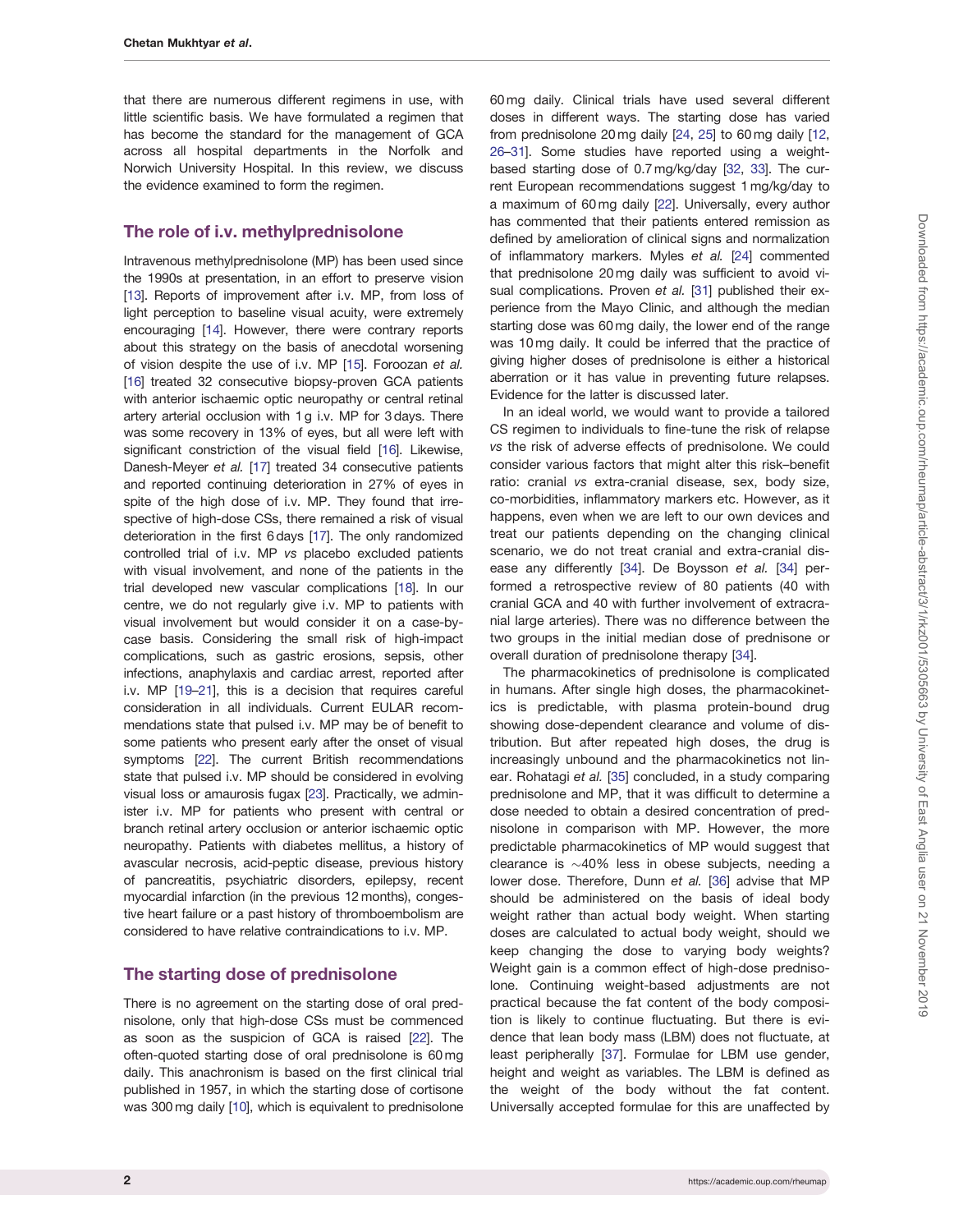<span id="page-2-0"></span>race and ethnicity. The LBM for men  $=$  [0.32810  $\times$  weight (in kg)] +  $[0.33929 \times \text{height}$  (in cm)] - 29.5336; and for women =  $[0.29569 \times \text{weight (in kg)}] + [0.41813 \times \text{height}$  $(in cm)$ ]  $-$  43.2933 [\[38](#page-7-0)]. In our centre, we decided that using LBM for tailoring prednisolone starting doses was at least modestly evidence based rather than the one size fits all of 40–60 mg daily.

## Prednisolone tapering

If the initial dose of prednisolone represents the remission induction plan, the subsequent taper forms the plan to maintain remission. To begin with, we looked at the

Fig. 1 Prednisolone regimens in clinical trials

design of the prednisolone regimens of several clinical trials (Fig. 1a) and plotted the mean and 95% CIs (Fig. 1b). From the clinical trials, we selected the prednisolone regimen that was used without another steroidsparing agent or i.v. MP. Next, we overlaid the relapse rates from these clinical trials to give us an idea of the efficacy of the regimens. [Fig. 2a](#page-3-0) highlights the prednisolone regimen of the control arm from Mazlumzadeh et al. [\[18](#page-7-0)]. Of the 13 patients treated with this regimen, 12 suffered relapses (92% relapse rate). The relapse rate was calculated to be 190/100 person-years. Stone et al. [[12](#page-7-0)] had four arms in their trial; two of them were placebo arms and one of those arms used a 52-week prednisolone taper ([Fig. 2b](#page-3-0)) [\[12](#page-7-0)]. Of the 51 patients



(a) Prednisolone reduction regimens from 10 individual clinical trials. (b) Mean and 95% CIs of the prednisolone dose from 10 clinical trials.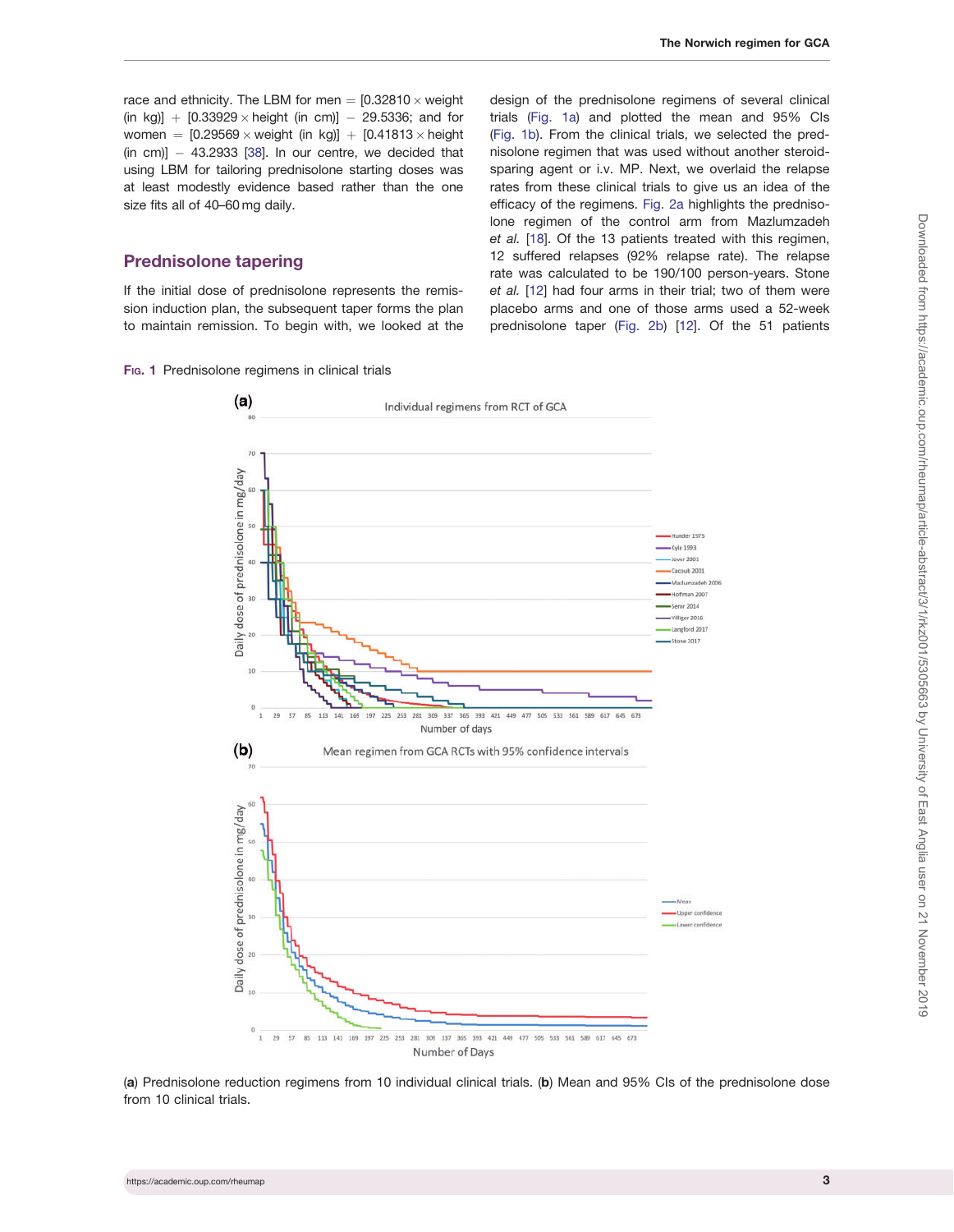<span id="page-3-0"></span>FIG. 2 Relapse rates in two clinical trials superimposed on regimens from 10 clinical trials



Downloaded from https://academic.oup.com/rheumap/article-abstract/3/1/rkz001/5305663 by University of East Anglia user on 21 November 2019 Downloaded from https://academic.oup.com/rheumap/article-abstract/3/1/rkz001/5305663 by University of East Anglia user on 21 November 2019

(a) Hatched area highlights the regimen used by Mazlumzadeh et al. [[18\]](#page-7-0) in the placebo arm of the trial. This regimen had a 92% relapse rate. (b) Hatched area highlights the regimen used by Stone et al. [[12](#page-7-0)] in the 52-week placebo arm of the trial. This regimen had 82% relapse rate.

enrolled in that arm, 42 relapsed (82% relapse rate). In between those two extremes fall the control arm regimens of Jover et al. [\[27\]](#page-7-0) (15/18 individuals relapsed), Seror et al. [[33](#page-7-0)] (26/35 individuals relapsed), Villiger et al. [[39\]](#page-7-0) (8/10 relapsed) and Langford et al. [\[29\]](#page-7-0) (14/21 relapsed).

These data make it apparent that prednisolone regimens from clinical trials cannot be used for routine clinical practice because they have an impractically high relapse rate. They are usually designed to demonstrate treatment effect of the experimental drug. Therfore, is there anything we can learn from them? Clinical trials have multiple stake-holders, and the authors represent

the leaders in their fields. The agreed regimens for the above clinical trials represent the distillation of the efforts of several academic clinicians. Although the high relapse rates make them ineffective for clinical use, they do give us an idea of how prednisolone might be tapered over time. Having plotted the mean and CIs ([Fig.](#page-2-0) 1b), we tested statistical models that gave the best statistical fit ([Table 1\)](#page-4-0). The best information that we could derive from the 10 regimens was that, in the view of the experts, the reduction should be logarithmic.

One of the justifications for giving a larger than necessary initial dose of prednisolone is that it might result in longer remission maintenance. We tested this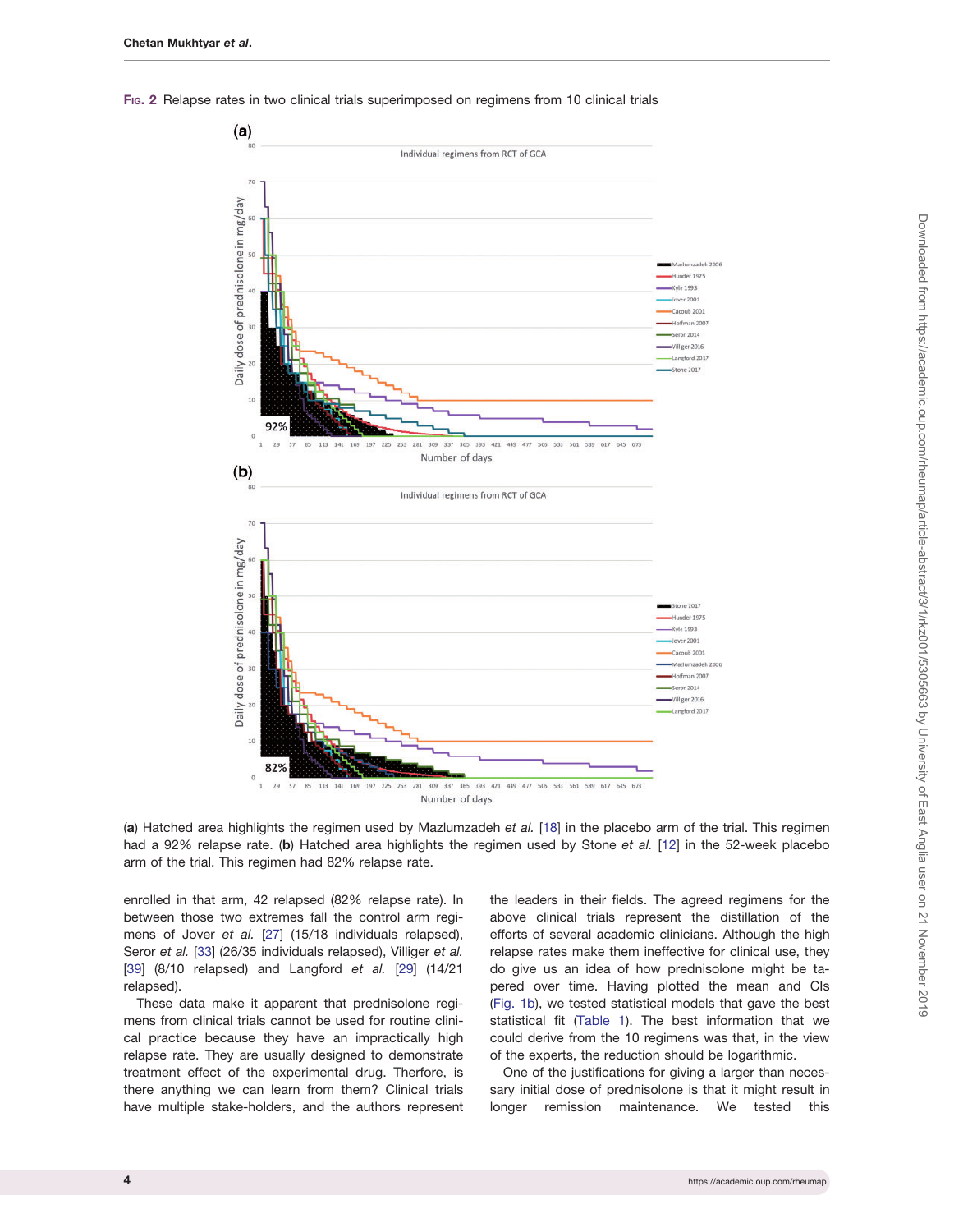<span id="page-4-0"></span>hypothesis indirectly by looking at the relapse rates and the cumulative doses of prednisolone used in the above clinical trials. Relapse rates have been reported for prednisolone regimens used in six clinical trials (Fig. 3). Statistical analysis of these data is not possible. But if we divide the six regimens into two groups, those lasting for  $<$ 6 months or those lasting  $>$ 6 months, then visually the relapse rate appears to be an inverse function of the cumulative prednisolone dose.

If our goal is drug-free sustained relapse, then pragmatic cohort studies give us some idea of what the stepping stones for prednisolone taper could be. Similar to the starting dose, it seems that the presence of extra-cranial disease does not affect the decision of the clinician about prednisolone dosing. Muratore et al. [\[40](#page-7-0)] published their experience in 332 patients (212 with cranial GCA and 120 with extra-cranial involvement). The mean daily dose of prednisolone was the same for both groups [[40\]](#page-7-0). This study also helps us to make the point that clinical regimens produce lower relapse rates compared with clinical trials. The relapse rates were 49/100 and 30/100 person-years in patients with extra-cranial disease and cranial GCA, respectively. We may not require statistics to demonstrate that these numbers are

TABLE 1 The equations of the statistical models for reduction of prednisolone and the coefficient of determination

| Model       | <b>Equation</b>                    | $R^2$ |
|-------------|------------------------------------|-------|
| Exponential | $y = 16.475e^{-0.005x}$            | 0.81  |
| Linear      | $y = -0.0358x + 19.112$            | 0.45  |
| Logarithmic | $y = -10.24\ln(x) + 63.441$        | 0.87  |
| Polynomial  | $y = 0.0002x^2 - 0.1525x + 32.744$ | 0.77  |

probably superior to the only clinical trial (Mazlumzadeh et al. [[18\]](#page-7-0)), which reported a relapse rate of 190/100 per-son-years in the control arm. Ly et al. [\[41\]](#page-7-0) reported outcomes in 395 patients in an inception cohort. The mean (S.D.) daily dose of prednisolone was 18.8 (6) mg at 3 months and 7.4 (3.9) mg at 12 months. Likewise, the 12 month mean prednisolone dose was reported to be 7.38 mg by Kyle and Hazleman [\[42\]](#page-7-0) and 6.6 mg by Myklebust and Gran [\[43\]](#page-7-0). The aim to reach 20 mg by the end of 3 months and 7 mg by the end of 12 months would therefore seem reasonable. There are further clues to the amount of prednisolone use necessary in the first year. Chandran et al. [\[44](#page-7-0)] published 60 years of Mayo Clinic experience but divided their cohort into two 30-year groups because of changes in practice. One hundred and eighty-four patients treated between 1980 and 2009 needed a mean (S.D.) of 6.2 (2.7) g prednisolone in the first year [\[44](#page-7-0)]. One hundred and fifty-seven patients treated in Regio Emilia needed 7.1 (2.5) g mean (S.D.) prednisolone in the first year [\[45\]](#page-8-0). When compared with the cumulative dose achieved from the clinical trial regimens (Fig. 3), these data from cohort studies inform us that far more prednisolone is necessary in clinical practice.

### Duration of treatment

Autoimmune rheumatic diseases are not known for their ability to be cured. But long-term remission is a real possibility for almost all of them now. However, drug-free sustained remission is possible in very few conditions. We think GCA is one of them. From the original description, Hutchinson remarked, 'The old gentleman lived, I believe, several years after this without any other manifestation of arterial disease' [\[2\]](#page-6-0). Robertson remarked, in 1947, 'The disease often lasts up to a year; it seems to be self-

FIG. 3 Cumulative prednisolone dose (in grams) for six different prednisolone regimens and reported relapse rates in percentages

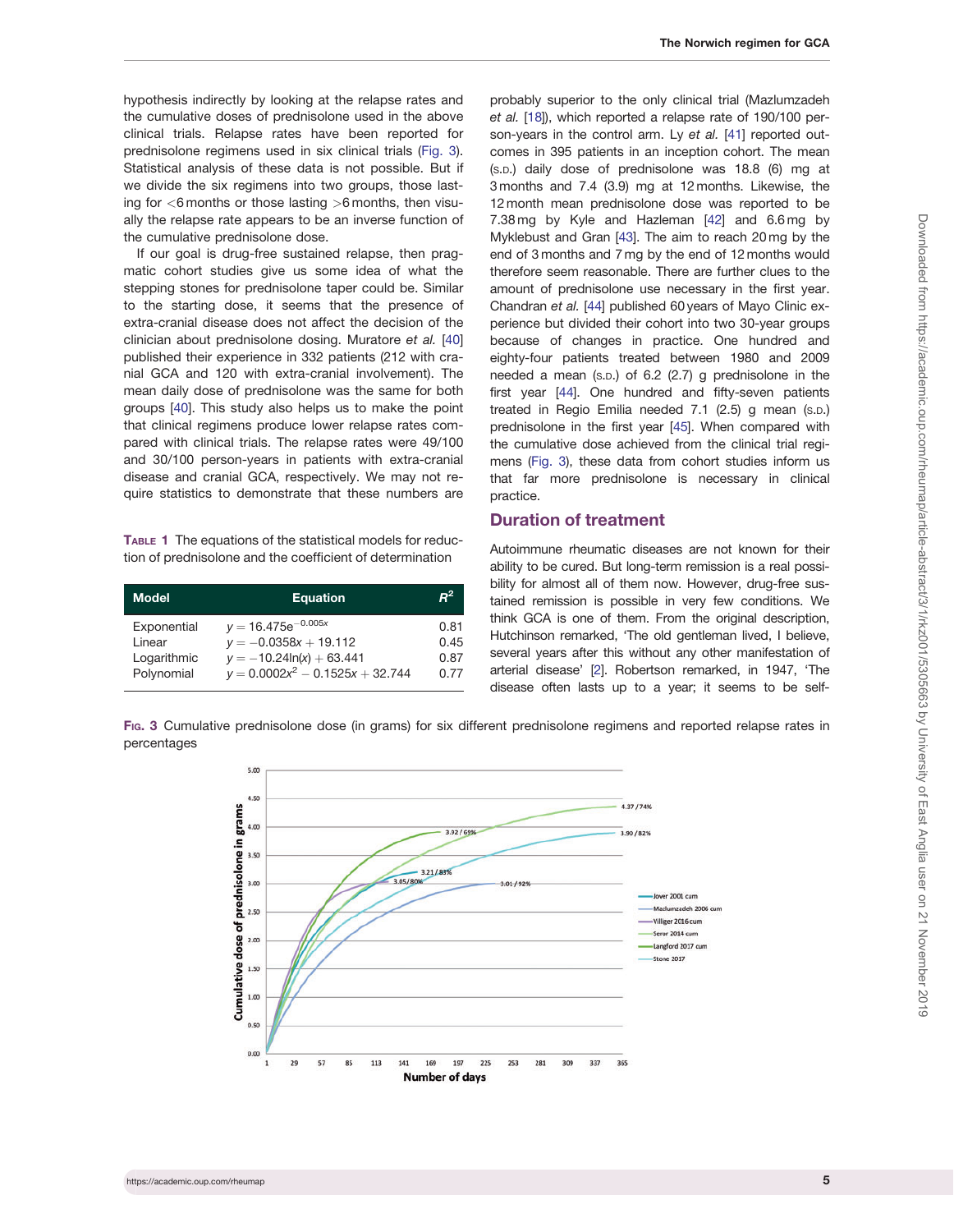<span id="page-5-0"></span>limiting and is rarely fatal' [\[46](#page-8-0)] This was an opinion shared by a number of early academics who had the opportunity to observe the natural history of the disease. Thus, is there a need to continue treating GCA beyond the first year, or at all? Early on, it is imperative to treat the urgent risk of ischaemic vascular complications. There is evidence that GCA might continue to smoulder in the larger vessels [\[47\]](#page-8-0). There is need to treat this subclinical disease to avoid long-term vascular complications. Prednisolone at a dose of <7 mg daily (having aimed for this in the first year) also starts functioning as a glucocorticoid supplement.

The data for discontinuation of prednisolone is reasonably consistent. Koorey et al. [[48\]](#page-8-0) from Australia and Proven et al. [\[31](#page-7-0)] from Minnesota, USA have both reported 22 months to discontinuation of prednisolone in 35 and 87 patients, respectively. The French experience concurs with this data. Ly et al. [[41](#page-7-0)] reported that the mean time to discontinuation for 395 patients was 26 months. In other cohorts, Fernandez-Herlihy et al. [\[49](#page-8-0)]  $(n = 29)$ , Andersson et al. [\[50\]](#page-8-0)  $(n = 90)$  and Delecoeuillerie et al. [[51\]](#page-8-0) ( $n = 78$ ) reported the time to discontinuation as 6 years, 5.8 years and 31 months, respectively [[49–51](#page-8-0)]. There is a wide spread in this data, but three studies from different parts of the world came remarkably close to the 2 year mark for discontinuation of prednisolone. It would also be reasonable to surmise that if we reached 7 mg daily at the end of the first year, we could consider discontinuation at the end of the second year.

There are some data that guide us to the overall cumulative dose of prednisolone necessary to achieve discontinuation. Proven et al. [[31](#page-7-0)] from the USA used a median cumulative dose of 6.5 g. Restuccia et al. [\[45](#page-8-0)] from Italy used twice as much, at a mean dose of 12.1 g. Chandran et al. [[44\]](#page-7-0) did not report on cumulative steroid use to discontinuation, but by the end of the second year they had used a mean of 8.4 g of predniso-lone. It is interesting that Chandran et al. [[44](#page-7-0)] and Proven et al. [\[31](#page-7-0)] have published from the same centre but at different time points. The second paper comments about the need to use higher doses of prednisolone to achieve the same results, but they cannot explain the reasons for this change. The true dose to achieve discontinuation is probably between 6.5 and 12 g.

## The Norwich regimen

Using the information from the data discussed so far, we ended up with an evidence base to formulate a regimen.

- . The starting dose needed to be between 20 and 60 mg daily but should be tailored to the individual. LBM was a very reasonable measurement to base the dose on.
- . The taper should be logarithmic rather than linear. We should aim to reach  $\sim$ 20 mg daily by the end of 3 months and  ${\sim}7$  mg daily by the end of 12 months.
- . The cumulative dose of prednisolone in the first year should be  $\sim$ 6–7 g.

• The length of prednisolone treatment should be  $\sim$ 2 years, and the cumulative dose of prednisolone to discontinuation may be 6–12 g.

Using the above information, we created the following regimen:

- . Starting prednisolone dose of 1 mg/kg/day of LBM, thus achieving a tailored regimen.
- . The taper was calculated as dose LBM $\times$ (1-log<sub>(100)</sub>W), where W is the number of weeks of being on prednisolone. We used 100 as the base for ease of calculation and to ensure that the dose of prednisolone reduces to 0 mg at 100 weeks.
- . Change in dose was made every 4 weeks only. In 25 steps, the regimen would be finished.
- . The prednisolone dose was rounded to the nearest 5 mg for doses >20 mg daily.
- . All patients receive 164.64 mg/kg LBM over the 100 weeks.
- . Each individual receives a printed copy of the regimen at diagnosis so that dose changes do not need medical supervision [\(Supplementary material,](https://academic.oup.com/rheumap/article-lookup/doi/10.1093/rap/rkz001#supplementary-data) available at Rheumatology Advances in Practice online).
- . Patients have open access to medical advice and urgent medical appointments supported so that a relapse can be diagnosed objectively in secondary care.

GCA is more common in women, and according to the Office of National Statistics, UK, the average UK woman is 161.2 cm tall and weighs 70.2 kg. Using our regimen:

- . The start dose would be 45 mg daily.
- . At 12 weeks, the regimen would reach 21 mg daily, and at 52 weeks the regimen would reach 6 mg daily.
- . The cumulative prednisolone dose at the end of 1 year would be 6.5 g.
- . At 100 weeks, the prednisolone would be discontinued after a cumulative dose of 7.4 g.

Using the data from a long-term epidemiological study in Norfolk [[52\]](#page-8-0), we know that at the extremes of the 95% CI, a heavy Norfolk man is 186.3 cm tall and weighs 114 kg, and a light Norfolk woman is 149.9 cm tall and weighs 45.7 kg. Using these data, their prednisolone dosing regimen is as in [Fig.](#page-6-0) 4a. These data are for adults rather than the elderly, where the difference between the extremes may be less.

## **Summary**

We have formulated a prednisolone regimen that has become the recommended treatment for patients with GCA in our NHS Trust. This paper proposes that using a regimen based on LBM is preferable to one based on actual body weight, although this needs further validation. The Norwich regimen has been formulated using data from a wide variety of sources after an extensive literature review. Input was received from all the rheumatology consultants and an ophthalmologist to sensecheck the statistical model. The regimen allows us to tailor the dose of prednisolone for individual patients and allows patients the autonomy of knowing when to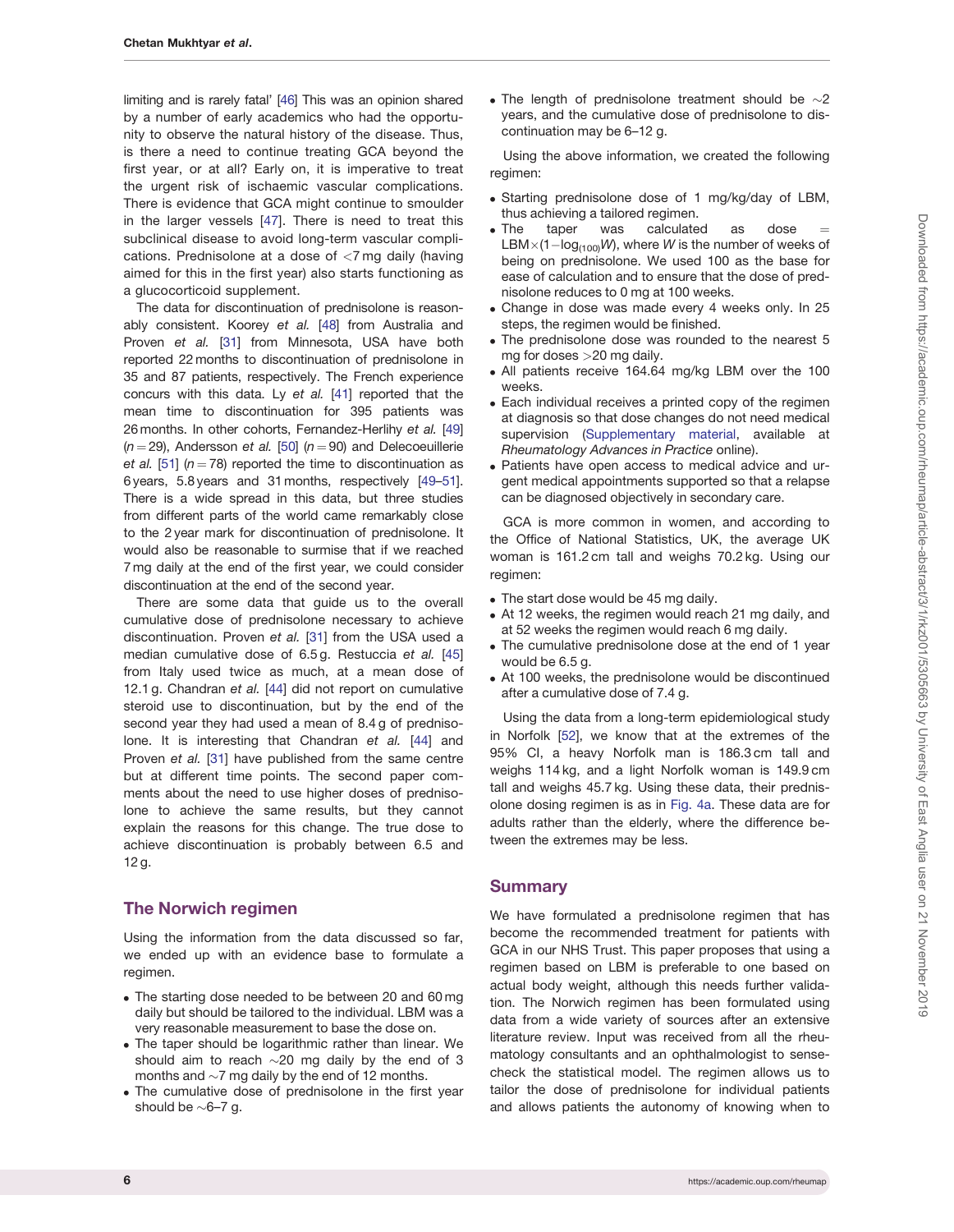

#### <span id="page-6-0"></span>FIG. 4 Prednisolone dosage in a heavy Norfolk man, average UK woman and light Norfolk woman

change the dose and what to change it to. The Norwich regimen therefore reduces the dependence that patients have on clinicians and, conversely, the need for clinicians to supervise every dose reduction. This reduces the need for hospital and primary care appointments. This does not mean that patients should not continue to be followed up to monitor disease and drug toxicity. We continue to see patients periodically to monitor their blood pressure, glycosylated haemoglobin and the symptoms of relapse until the patients successfully come off prednisolone. During this time, our patients also continue to have open access to our service for assessment of suspected relapse and side effects of prednisolone. We anticipate that the Norwich regimen will reduce the risk of relapses significantly, the outcomes of which will be published in the coming years. If the outcomes are favourable, this regimen could become the benchmark against which other regimens could be tested in clinical trials.

Funding: No specific funding was received from any funding bodies in the public, commercial or not-for-profit sectors to carry out the work described in this manuscript.

Disclosure statement: The authors have declared no conflicts of interest.

## Supplementary data

[Supplementary data](https://academic.oup.com/rheumap/article-lookup/doi/10.1093/rap/rkz001#supplementary-data) are available at Rheumatology Advances in Practice online.

### **References**

[1](#page-0-0) Chandran AK, Udayakumar PD, Crowson CS, Warrington KJ, Matteson EL. The incidence of giant cell arteritis in Olmsted County, Minnesota, over a 60-year period 1950–2009. Scand J Rheumatol 2015;44:215–8.

- [2](#page-0-0) Hutchinson J. Diseases of the arteries. Arch Surg 1890; 1:323–33.
- [3](#page-0-0) Roberts AM, Askey JM. Temporal arteritis; relief of headache by injection of procaine hydrochloride. J Am Med Assoc 1948;137:697.
- [4](#page-0-0) Meade DK, Blumenthal LS, Holmes DB. Temporal arteritis; report of a case treated with intravenous histamine. South Med J 1950;43:40-3.
- [5](#page-0-0) Rice-Oxley JM, Cooke AM. Temporal arteritis. Two cases treated with aureomycin. Lancet 1951;1:89–90.
- [6](#page-0-0) Fleming JW, Grossman LA. The treatment of temporal arteritis and other vascular headaches. The use of procaine infiltration and surgical excision. Am Pract Dig Treat 1952;3:265–71.
- [7](#page-0-0) Bruce GM. Temporal arteritis as a cause of blindness, review of the literature and report of a case. Am J Ophthalmol 1950;33:1568–73.
- [8](#page-0-0) Buono LM, Foroozan R, de Virgiliis M, Savino PJ. Heparin therapy in giant cell arteritis. Br J Ophthalmol 2004;88:298–301.
- [9](#page-0-0) Martínez-Taboada VM, López-Hoyos M, Narvaez J, Muñoz-Cacho P. Effect of antiplatelet/anticoagulant therapy on severe ischemic complications in patients with giant cell arteritis: a cumulative meta-analysis. Autoimmun Rev 2014;13:788–94.
- [10](#page-0-0) Birkhead N, Wagener H, Shick R. Treatment of temporal arteritis with adrenal corticosteroids; results in fifty-five cases in which lesion was proved at biopsy. JAMA 1957; 163:821–7.
- [11](#page-0-0) Mahr AD, Jover JA, Spiera RF et al. Adjunctive methotrexate for treatment of giant cell arteritis: an individual patient data meta-analysis. Arthritis Rheum 2007;56:2789–97.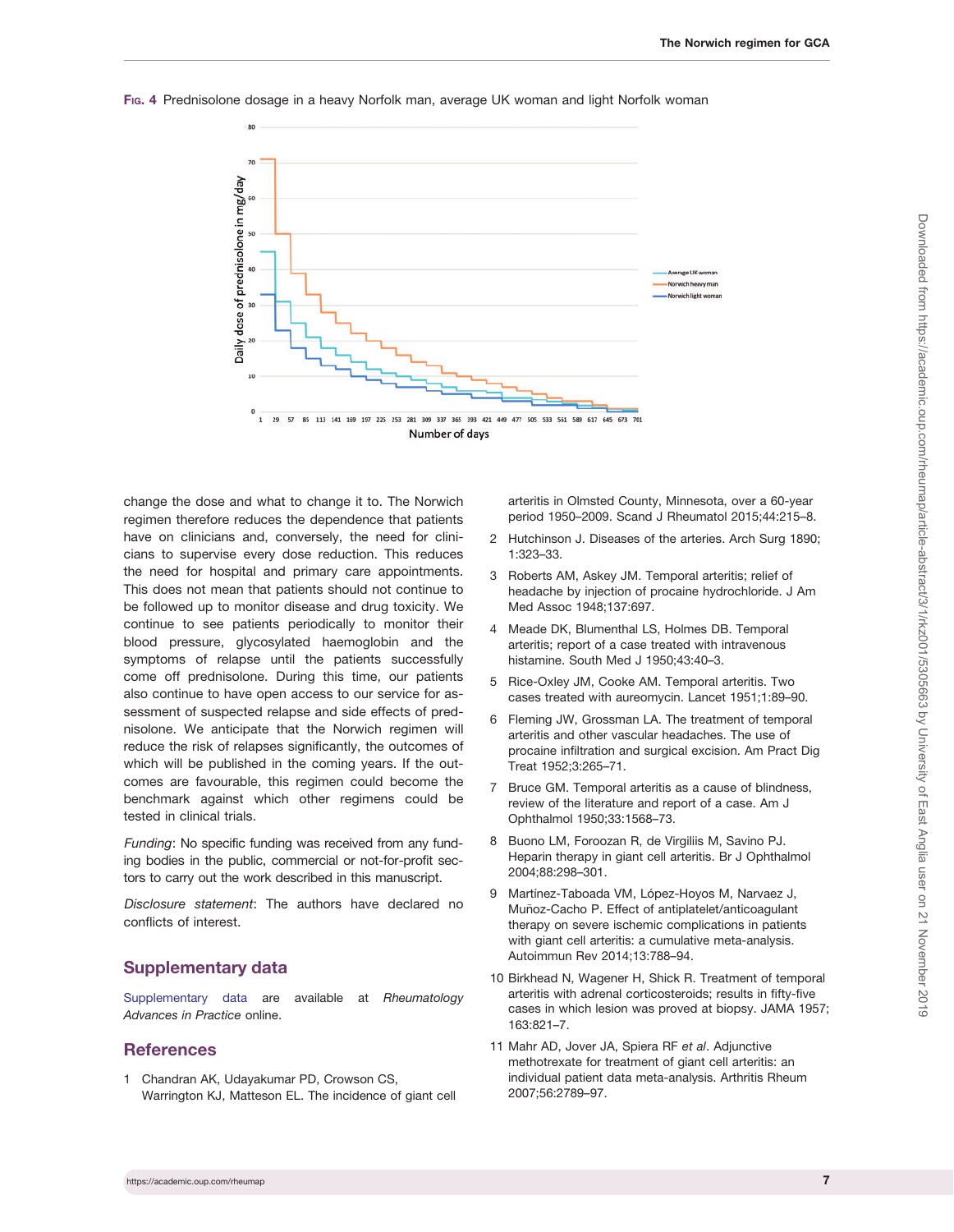- <span id="page-7-0"></span>[12](#page-0-0) Stone JH, Tuckwell K, Dimonaco S et al. Trial of tocilizumab in giant-cell arteritis. N Engl J Med 2017;377: 317–28.
- [13](#page-1-0) Rosenfeld SI, Kosmorsky GS, Klingele TG, Burde RM, Cohn EM. Treatment of temporal arteritis with ocular involvement. Am J Med 1986;80:143–5.
- [14](#page-1-0) Matzkin DC, Slamovits TL, Sachs R, Burde RM. Visual recovery in two patients after intravenous methylprednisolone treatment of central retinal artery occlusion secondary to giant-cell arteritis. Ophthalmology 1992;99:68–71.
- [15](#page-1-0) Cornblath WT, Eggenberger ER. Progressive visual loss from giant cell arteritis despite high-dose intravenous methylprednisolone. Ophthalmology 1997;104:854–8.
- [16](#page-1-0) Foroozan R, Deramo VA, Buono LM et al. Recovery of visual function in patients with biopsy-proven giant cell arteritis. Ophthalmology 2003;110:539–42.
- [17](#page-1-0) Danesh-Meyer H, Savino PJ, Gamble GG. Poor prognosis of visual outcome after visual loss from giant cell arteritis. Ophthalmology 2005;112:1098–103.
- [18](#page-1-0) Mazlumzadeh M, Hunder GG, Easley KA et al. Treatment of giant cell arteritis using induction therapy with highdose glucocorticoids: a double-blind, placebo-controlled, randomized prospective clinical trial. Arthritis Rheum 2006;54:3310–8.
- 19 Smith RS, Warren DJ. Effects of high-dose intravenous methylprednisolone on circulation in humans. Transplantation 1983;35:349–51.
- 20 Doezema D. Anaphylaxis following administration of intravenous methylprednisolone sodium succinate. Am J Emerg Med 1987;5:42–4.
- 21 Baethge BA, Lidsky MD, Goldberg JW. A study of adverse effects of high-dose intravenous (pulse) methylprednisolone therapy in patients with rheumatic disease. Ann Pharmacother 1992;26:316–20.
- [22](#page-1-0) Mukhtyar C, Guillevin L, Cid MC et al. EULAR recommendations for the management of large vessel vasculitis. Ann Rheum Dis 2009;68:318–23.
- [23](#page-1-0) Dasgupta B, Borg FA, Hassan N et al. BSR and BHPR guidelines for the management of giant cell arteritis. Rheumatology 2010;49:1594–7.
- [24](#page-1-0) Myles AB, Perera T, Ridley MG. Prevention of blindness in giant cell arteritis by corticosteroid treatment. Br J Rheumatol 1992;31:103–5.
- [25](#page-1-0) van der Veen MJ, Dinant HJ, van Booma-Frankfort C, van Albada-Kuipers GA, Bijlsma JW. Can methotrexate be used as a steroid sparing agent in the treatment of polymyalgia rheumatica and giant cell arteritis? Ann Rheum Dis 1996;55:218–23.
- 26 Hunder GG, Sheps SG, Allen GL, Joyce JW. Daily and alternate-day corticosteroid regimens in treatment of giant cell arteritis: comparison in a prospective study. Ann Intern Med 1975;82:613–8.
- [27](#page-3-0) Jover JA, Hernández-García C, Morado IC et al. Combined treatment of giant-cell arteritis with methotrexate and prednisone. a randomized, double-blind, placebo-controlled trial. Ann Intern Med 2001;134:106–14.
- 28 Hoffman GS, Cid MC, Rendt-Zagar KE et al. Infliximab for maintenance of glucocorticosteroid-induced

remission of giant cell arteritis: a randomized trial. Ann Intern Med 2007;146:621–30.

- [29](#page-3-0) Langford CA, Cuthbertson D, Ytterberg SR et al. A randomized, double-blind trial of abatacept (CTLA-4Ig) for the treatment of giant cell arteritis. Arthritis Rheumatol 2017;69:837–45.
- 30 Weyand CM, Fulbright JW, Hunder GG, Evans JM, Goronzy JJ. Treatment of giant cell arteritis: interleukin-6 as a biologic marker of disease activity. Arthritis Rheum 2000;43:1041–8.
- [31](#page-1-0) Proven A, Gabriel SE, Orces C, O'Fallon WM, Hunder GG. Glucocorticoid therapy in giant cell arteritis: duration and adverse outcomes. Arthritis Rheum 2003; 49:703–8.
- [32](#page-1-0) Cacoub P, Chemlal K, Khalifa P et al. Deflazacort versus prednisone in patients with giant cell arteritis: effects on bone mass loss. J Rheumatol 2001;28:2474–9.
- [33](#page-1-0) Seror R, Baron G, Hachulla E et al. Adalimumab for steroid sparing in patients with giant-cell arteritis: results of a multicentre randomised controlled trial. Ann Rheum Dis 2014;73:2074–81.
- [34](#page-1-0) de Boysson H, Liozon E, Lambert M et al. Giant-cell arteritis: do we treat patients with large-vessel involvement differently? Am J Med 2017;130:992–5.
- [35](#page-1-0) Rohatagi S, Barth J, Möllmann H et al. Pharmacokinetics of methylprednisolone and prednisolone after single and multiple oral administration. J Clin Pharmacol 1997;37: 916–25.
- [36](#page-1-0) Dunn TE, Ludwig EA, Slaughter RL, Camara DS, Jusko WJ. Pharmacokinetics and pharmacodynamics of methylprednisolone in obesity. Clin Pharmacol Ther 1991;49:536–49.
- [37](#page-1-0) Nordborg E, Schaufelberger C, Bosaeus I. The effect of glucocorticoids on fat and lean tissue masses in giant cell arteritis. Scand J Rheumatol 1998;27:106–11.
- [38](#page-2-0) Hume R. Prediction of lean body mass from height and weight. J Clin Pathol 1966;19:389–91.
- [39](#page-3-0) Villiger PM, Adler S, Kuchen S et al. Tocilizumab for induction and maintenance of remission in giant cell arteritis: a phase 2, randomised, double-blind, placebocontrolled trial. Lancet 2016;387:1921–7.
- [40](#page-4-0) Muratore F, Kermani TA, Crowson CS et al. Large-vessel giant cell arteritis: a cohort study. Rheumatology 2015; 54:463–70.
- [41](#page-4-0) Ly KH, Dalmay F, Gondran G et al. Steroid-sparing effect and toxicity of dapsone treatment in giant cell arteritis: a single-center, retrospective study of 70 patients. Medicine 2016;95:e4974.
- [42](#page-4-0) Kyle V, Hazleman BL. The clinical and laboratory course of polymyalgia rheumatica/giant cell arteritis after the first two months of treatment. Ann Rheum Dis 1993;52: 847–50.
- [43](#page-4-0) Myklebust G, Gran JT. Prednisolone maintenance dose in relation to starting dose in the treatment of polymyalgia rheumatica and temporal arteritis. A prospective two-year study in 273 patients. Scand J Rheumatol 2001;30:260–7.
- [44](#page-4-0) Chandran A, Udayakumar PD, Kermani TA et al. Glucocorticoid usage in giant cell arteritis over six